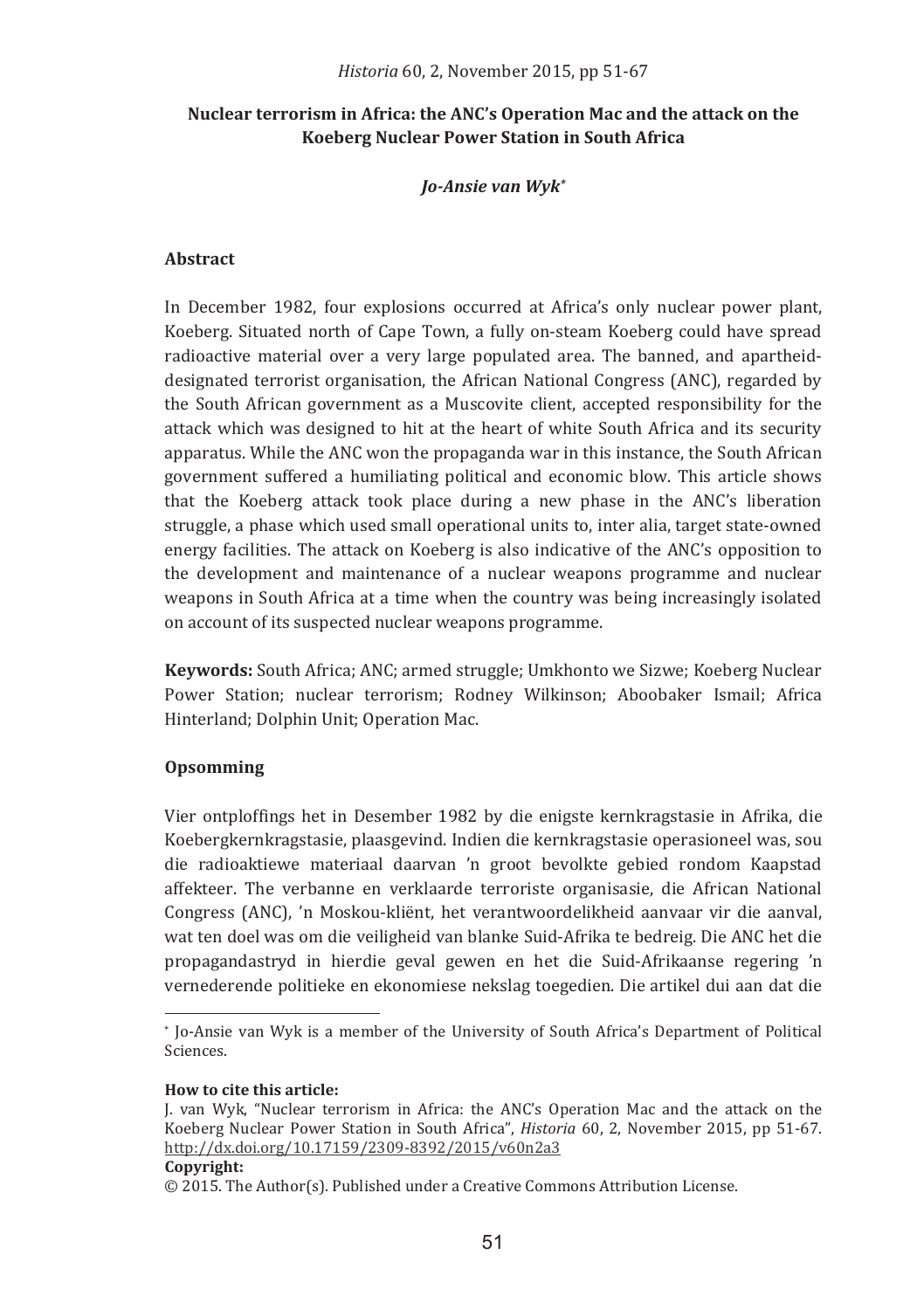aanval op Koeberg deel was van 'n nuwe fase in die ANC se bevrydingstryd teen apartheid - 'n fase waarin die organisasie met behulp van kleiner operasionele eenhede hoofsaaklik staatsbeheerde energie-installasies aangeval het. Die aanval op Koeberg dien as 'n voorbeeld van die ANC se opposie teen die land se ontwikkeling en instandhouding van 'n kernwapenprogram en kernwapens tydens Suid-Afrika se internasionale afsondering en vermoede van die kernwapenprogram.

Sleutelwoorde: Suid-Afrika; ANC; gewapende stryd; Umkhonto we Sizwe; Koebergkernkragstentrale; kernterrorisme; Rodney Wilkinson; Aboobaker Ismail; Africa Hinterland: Dolphin Unit: Operation Mac.

### **Introduction**

Following a visit in 1978 to communist leaders in Vietnam, the leaders of the African National Congress (ANC), the banned South African black liberation movement and designated terrorist organisation, made significant changes to its approach towards the white minority National Party (NP) government in South Africa. This is, for example, evident in the release of the ANC's Politico-Military Commission Report (the so-called Green Book).<sup>1</sup> The objective of the new phase was to weaken "the enemy's grip on his reins of political, economic, social and military power, by a combination of political and military action".<sup>2</sup> This new emphasis was seen in the escalation of acts of sabotage from 1979 until 1982. These incidents increased from 12 in 1979, to 19 in 1980, and to 25 in 1981.<sup>3</sup> Targets included police stations; fuel storage facilities at the state-owned oil-from-coal company, Sasol (1980 and 1983); electric power stations; railroads: the Voortrekkerhoogte Army Headquarters (1981): and the Koeberg Nuclear Power Station (hereafter Koeberg) in December 1982. In the wake of these attacks, Oliver Tambo, the exiled president of the ANC, stated that these attacks "combine to demarcate a new level in the armed conflict between the fascist regime and the popular masses, led by the ANC and its allies".4

One of the most spectacular acts of sabotage against the NP government occurred on 18 December 1982 when four Soviet-made limpet mines exploded at the coming-on-stream Koeberg facility, located north of Cape Town, South Africa. The

<sup>&</sup>lt;sup>1</sup> African National Congress (hereafter ANC). The ANC's Second Submission to the TRC: Umkhonto we Sizwe Operations Report, undated, available at http://www. anc.org.za/show.php?id=2647 (accessed 25 March 2013); K. O'Brien, "A Blunted Spear: The Failure of the African National Congress/South African Communist Party Revolutionary Strategy 1961-1990", Small Wars & Insurgencies, 14, 2, 2003, p 44.

<sup>&</sup>lt;sup>2</sup> ANC. The ANC's Second Submission to the TRC.

<sup>&</sup>lt;sup>3</sup> I. Barber and I. Barratt. South Africa's Foreign Policy: The Search for Status and Security 1945-1988 (Southern Book Publishers, Johannesburg, 1990), p 291.

<sup>4 0.</sup> Tambo, Opening Speech at the First Conference of the ANC, Department of Information and Publicity. Lusaka. Zambia. 5 July 1983), available at http://www. anc.org.za/show.php?id=4425&t=ES (accessed 25 March 2013).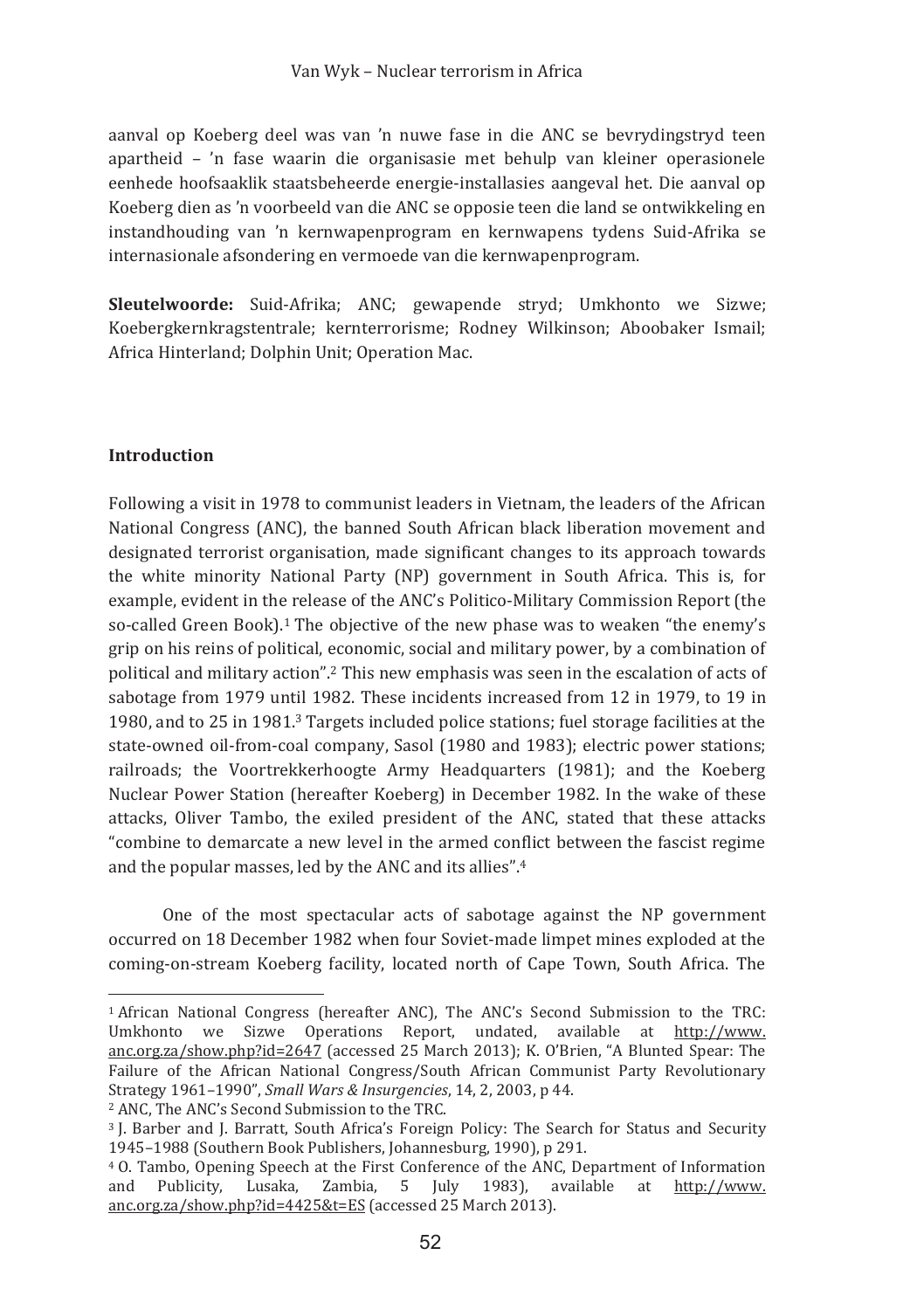armed wing of the ANC. Umkhonto we Sizwe (Spear of the Nation, or MK) accepted responsibility for the explosion. This attack on Africa's only nuclear power station proved to be the continent's only incident of nuclear terrorism, and was a major propaganda victory for the liberation movements that were fighting against the white minority government in South Africa. In addition, at the time the cost of the damage was estimated at ZAR 450-500 million and the commissioning of the plant was delayed by 18 months, adding additional pressure on an already isolated and vulnerable government caught up in the regional and international dynamics of the Cold War.<sup>5</sup>

The purpose of this article is to address a neglected and under-researched issue of South Africa's nuclear past, i.e. the bombing of its nuclear facility. The period covered by this study is from 1978 until 1982, although for contextual purposes some references will be made to events prior to and after this period. These dates coincide closely with the period 1976 to 1984 that has been referred to as the third phase of the ANC's armed struggle. Characterised by attacks on strategic civilian and military targets, this phase culminated in a strategy of "armed propaganda".<sup>6</sup> The article begins by providing the Cold War context to the events leading up to the bombing of Koeberg. It outlines the state of South Africa's nuclear capability and then proceeds to discuss changes in respect to the ANC's approach to the South African government in the late 1970s. Although the South African government was severely isolated at the time as a result of internal and international pressure, the ANC enjoyed considerable international relations with, for example, sympathetic governments in the Soviet bloc and other communist governments such as Cuba and Vietnam. These states offered military training, military bases and other services to the ANC. These services included Moscow's verification of the stolen Koeberg building plans, which paved the way for the planning of the attack. The article then turns to the reaction to the attack and the impact of the bombing. Before concluding the article, two further issues related to the Koeberg incident are discussed.

### The nuclear "laager"

Although South Africa's nuclear past is documented elsewhere, a brief reference to some of its aspects are repeated here in order to contextualise the Koeberg attack. By the mid-1970s, the South African government had already retreated into a "laager" (an enclosure, a place of safety or isolation) due to international isolation and its perception of a pro-communist threat against the country. According to Waldo Stumpf, the chief executive officer (CEO) of the Atomic Energy Corporation (AEC), this was exacerbated by Portugal's withdrawal from its colonies in southern Africa (Angola and Mozambique) and the "uncertainties about the true intentions of the Warsaw Pact countries and especially by the Soviet Union, in the light of their openly

<sup>5</sup> Truth and Reconciliation Commission (hereafter TRC), Koeberg Power Station Amnesty Decision, 31 May 1999, available online at http://www. justice.gov.za/trc/media/pr/1999/p990531b.htm (accessed 25 March 2013).

<sup>&</sup>lt;sup>6</sup> O'Brien, "A Blunted Spear", p 29.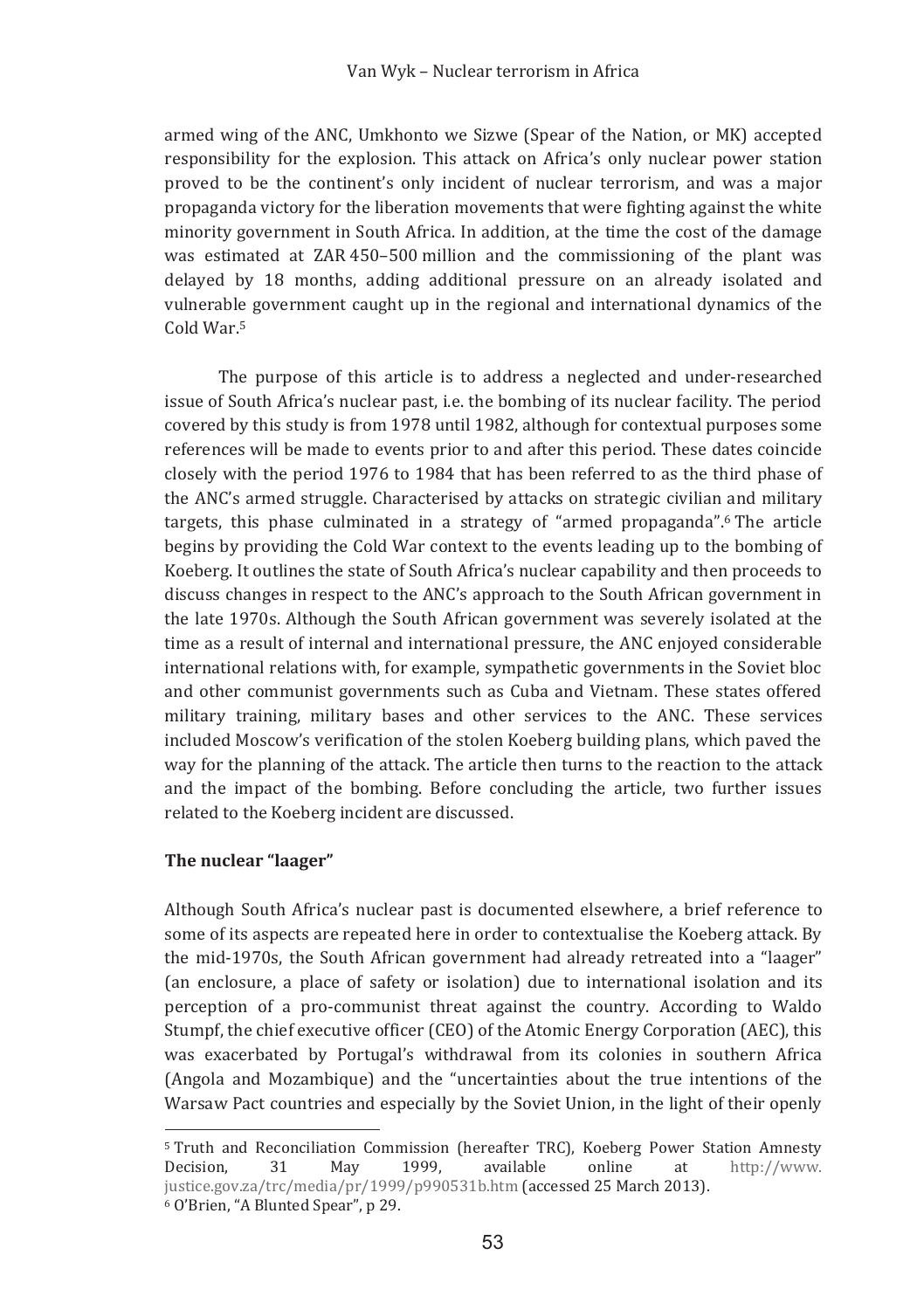declared expansionist policies in Southern Africa".<sup>7</sup> This soon converted to a nuclear "laager" with the transformation of the country's nuclear energy programme into a nuclear weapons programme and a nuclear deterrent strategy, approved in April 1978 by the then prime minister. John Vorster, Based on three phases, this new strategy involved strategic uncertainty (Phase 1) during which South Africa's nuclear deterrent capability would not be acknowledged or denied. However, if South African territory was threatened by members of the Warsaw Pact or Cuban forces in Angola. covert acknowledgement (Phase 2) to certain international powers such as the United States would be contemplated; and should this partial disclosure of South Africa's nuclear capability not bring international intervention to remove the threat, the public acknowledgement or demonstration (Phase 3) by an underground test of the country's capability would be considered.<sup>8</sup>

The former defence minister, P.W. Botha, succeeded Vorster as prime minister and introduced the Total Onslaught strategy to counter the perceived international and national threats against the white minority government. Botha centralised state power in the State Security Council, led by Botha and the minister of defence. Against the background of this threat perception, South Africa's first nuclear device was completed in 1978 and the first aircraft-deliverable vehicle completed in 1982. Eventually, six nuclear devices were produced.<sup>9</sup>

State security was not the only objective of the South African government. Another objective was to remain autonomous and self-sufficient because of its international isolation. This resulted in the establishment of a large militaryindustrial complex as well as the development of other heavy industries, all of which required energy to function. Furthermore, the ANC attacks on energy-related facilities impacted on the government's energy vulnerability, an issue which the isolated South African government continuously underplayed because it already faced severe oil embargoes. These developments made the generation of nuclear power all the more  $attractive<sup>10</sup>$ 

## **Origins of Koeberg**

By the mid-1950s, the government realised that in addition to using South Africa's abundant coal reserves, power could also be generated from the country's large uranium deposits. In order to determine the feasibility of the introduction of nuclear

<sup>7</sup> W. Stumpf, "Birth and Death of the South African Nuclear Weapons Programme", Paper presented at the 50 years after Hiroshima conference of the USPID (Unione Scienziati per Disarmo), Castiglioncello, Italy, 28 September to 2 October 1995, available at http://www.fas.org/nuke/guide/rsa/nuke/stumpf.htm (accessed 19 April 2012).

<sup>&</sup>lt;sup>8</sup> Stumpf, "Birth and Death of the South African Nuclear Weapons Programme".

<sup>&</sup>lt;sup>9</sup> F.W. de Klerk. "Matters Relating to the Nuclear Non-proliferation Treaty. Violence. Negotiation, and the Death Penalty", Statement by the State President to a Joint Sitting of Parliament, Hansard, 24 March 1993, columns 3465-3478.

<sup>&</sup>lt;sup>10</sup> B. Munslow and P. O'Keefe. "Energy and the Southern African Regional Confrontation". Third World Quarterly, 6, 1, 1984, pp 25-42.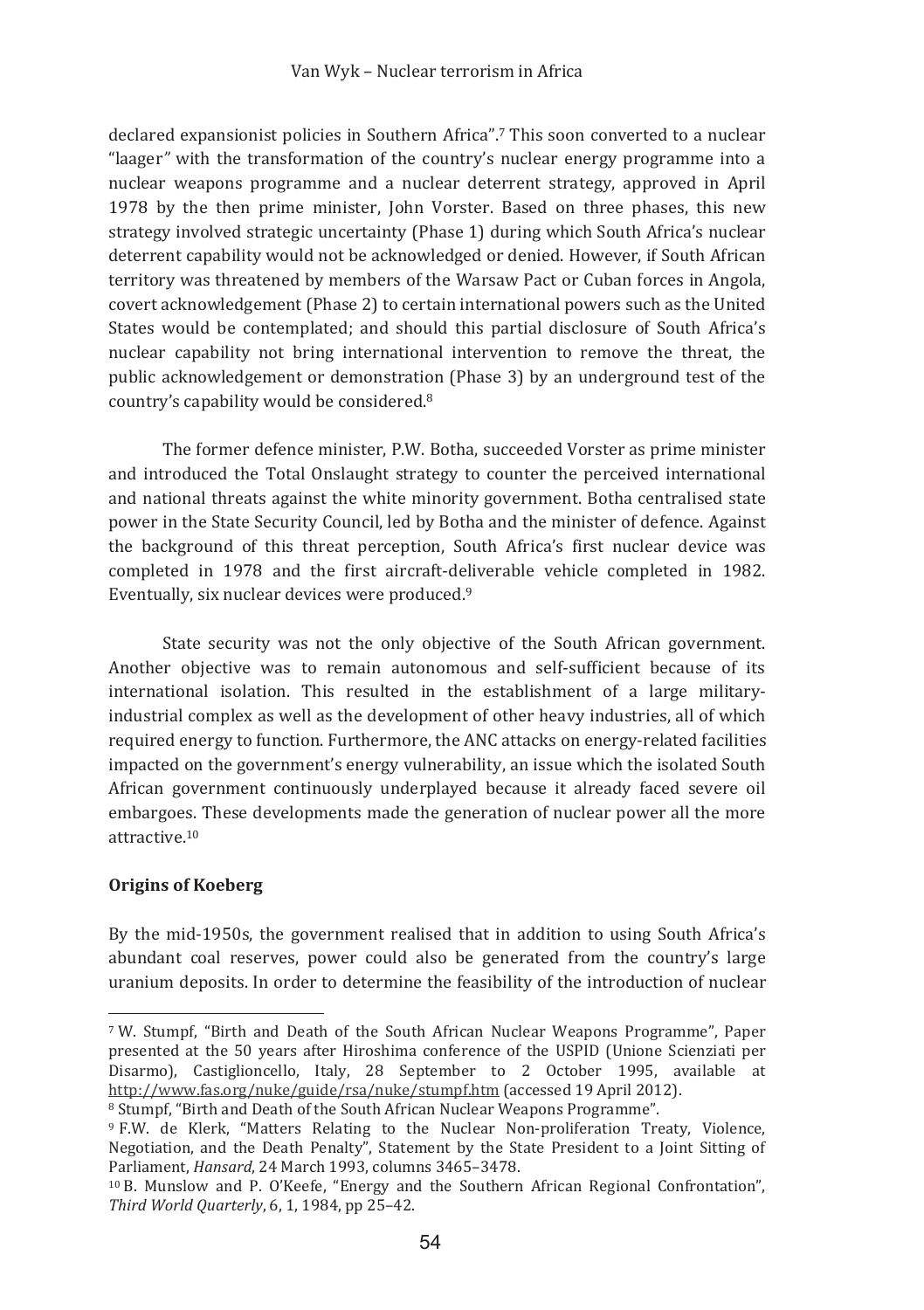power, government appointed a commission for this purpose in 1956. However, the commission could not present conclusive evidence of the feasibility of such a programme.<sup>11</sup>

The 1960s was characterised by a resurgence of Afrikaner nationalism under the premiership of Hendrik Verwoerd. Not only did he unilaterally declare South Africa a republic, and thus no longer a British subject. Verwoerd was also instrumental in stimulating ethno-nationalist science projects to showcase Afrikaner self-sufficiency and competence. In 1965, Verwoerd inaugurated South Africa's first nuclear reactor, the South African Fundamental Atomic Research Installation (SAFARI-1). Further nuclear-related developments followed in May 1968 when the government published a report on the possible introduction of nuclear power in the country,<sup>12</sup> The report resulted from a request by the minister of mines and planning. J.F.W. Haak, in June 1965 to investigate the feasibility of nuclear power in South Africa.<sup>13</sup> Although the 1968 report focused on the possible use of nuclear energy for power generation to stimulate industrial development, it also payed the way for South Africa's nuclear weapons programme and the nuclear devices the country eventually produced.

Based on further studies conducted by the South African Electricity Supply Commission (Escom, or its more commonly used Afrikaans acronym, Eskom), the Atomic Energy Board (AEB), the state-run Council for Scientific and Industrial Research (CSIR), various government departments and South African universities, in 1974 the South African government decided to construct a commercial-size light water reactor for electricity generation. In 1974 and 1975, the South African government informed the International Atomic Energy Agency (IAEA) of its intention to construct a nuclear power station. It also informed the IAEA that preliminary studies had been conducted and that an international tender process was underway to select the construction firm.<sup>14</sup> A French consortium, Framatome Alsthom Spie Batignolles Framateg (hereafter Framatome) won the contract, which was duly signed on 5 and 6 August 1976 in Johannesburg and Paris, respectively.<sup>15</sup>

<sup>&</sup>lt;sup>11</sup> A. Newby-Fraser, Kettinareaksie. Twintia Jaar van Kernavorsina en Ontwikkelina in Suid-Afrika (Raad op Atoomkrag, Pretoria, 1979), p 127.

<sup>&</sup>lt;sup>12</sup> Atomic Energy Board (hereafter AEB), Report on the Investigation into the Possible Introduction of Nuclear Power in the Republic of South Africa (AEB, Pelindaba, 1968).

 $13$  AEB. Report on the Investigation into the Possible Introduction of Nuclear Power.

<sup>&</sup>lt;sup>14</sup> GC(XVIII)/INF/149/Add.7. International Atomic Energy Agency (hereafter IAEA) General Conference, Eighteenth Regular Session: Advances in the Application of Nuclear Energy for Peaceful Purposes. Information transmitted by South Africa, 16 September 1974, at https://www.iaea.org/About/Policy/GC/GC18/GC18InfDocuments/English/gc18inf-149-

add7 en.pdf (accessed 29 July 2015). See also GC(XIX)/INF/156, IAEA General Conference, Nineteenth Regular Session: Advances in the Application of Nuclear Energy for Peaceful Purposes. Information received from governments. September 16 1975.at https://www.iaea.org/About/Policy/GC/GC19/GC19InfDocuments/English/gc19inf-156 en.pdf (accessed 29 July 2015).

<sup>&</sup>lt;sup>15</sup> Newby-Fraser, Kettingreaksie, Twintig Jaar van Kernavorsing en Ontwikkeling in Suid-Afrika. n 131.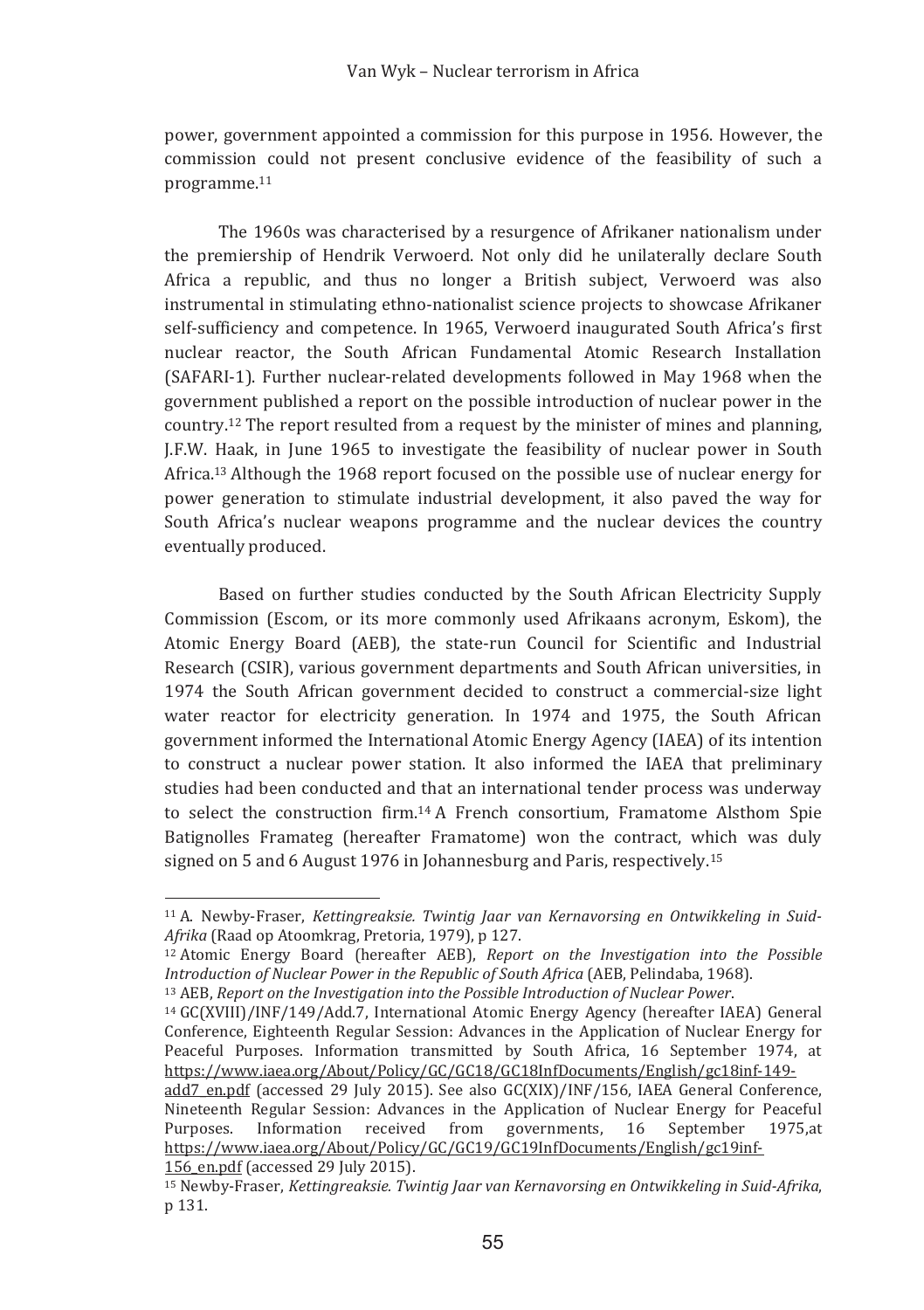International reaction to the awarding of the contract was concerned whether this development might contribute to South Africa's nuclear weapons programme, which at the time was suspected, but not confirmed. Speaking in the French National Assembly in June 1976, the French foreign minister stated that France would be delivering two industrial power reactors which would "have no real effect on the production of nuclear arms".<sup>16</sup> Also in 1976, the United States (US) unilaterally refused to make any further exports of fuel elements for the US-supplied SAFARI-I, protesting against South Africa's alleged nuclear weapon programme and racial policies. This was detrimental to the previously close nuclear relationship between the two countries which originated in 1957 with a bilateral agreement on the civilian uses of nuclear energy.<sup>17</sup> Growing international fears were eased somewhat in 1977, when France, the IAEA and South Africa signed an agreement for the application of certain safeguards in South Africa.<sup>18</sup> This regulated the construction and operation of the Koeberg nuclear facility. Moreover, South Africa undertook not use specified items for the manufacture of nuclear weapons. By early 1978, more than 100 South African technicians were undergoing training in France in preparation for the operation of Koeberg's two reactors.<sup>19</sup>

Despite some progress in the construction of Koeberg, the project was dealt another blow in 1978 when the US Congress enacted its Nuclear Non-Proliferation Act (NNPA). The NNPA had a direct bearing on South Africa because it prevented the transfer of nuclear technology to states that were not party to the treaty on the Non-Proliferation of Nuclear Weapons (NPT) which came into force in 1970. South Africa refused to sign the NPT and was thus affected retroactively by the NNPA with respect to all the previous agreements and contracts between the US and South African governments. This resulted in the refusal by the US to issue export permits to South Africa "for the shipment to France of its own uranium already enriched" by the US Department of Energy (USDOE) for Koeberg. This development also negated a contract signed in 1974 between Framatome and Eskom. Moreover, the USDOE held Eskom fully accountable for the enrichment operations already completed by the **IISDOE 20** 

The impasse over Koeberg's fuel was resolved when the US president, Ronald Reagan took office in 1981. The Reagan administration agreed that France could manufacture and deliver fuel for Koeberg, but with a caveat, "should ESKOM succeed in providing enriched uranium to France from a source outside the USA". This issue

<sup>&</sup>lt;sup>16</sup> Wilson Centre Digital Archive, Document number 114149, J. Sauvagnargues, Reply by the French Minister of Foreign Affairs to a question in the National Assembly, 2 June 1976, at <u>http://digitalarchive.wilsoncenter.org/document/114149</u> (accessed 29 July 2015).

<sup>&</sup>lt;sup>17</sup> Stumpf, "Birth and Death of the South African Nuclear Weapons Programme".

<sup>&</sup>lt;sup>18</sup> "France-International Atomic Energy Agency-South Africa: Agreement for the Application of Safeguards in South Africa, 5 January 1977", *International Legal Materials*, 16, 2, 1977, pp 276-284.

<sup>&</sup>lt;sup>19</sup> Barber and Barratt, South Africa's Foreign Policy, p 240.

<sup>&</sup>lt;sup>20</sup> Stumpf, "Birth and Death of the South African Nuclear Weapons Programme".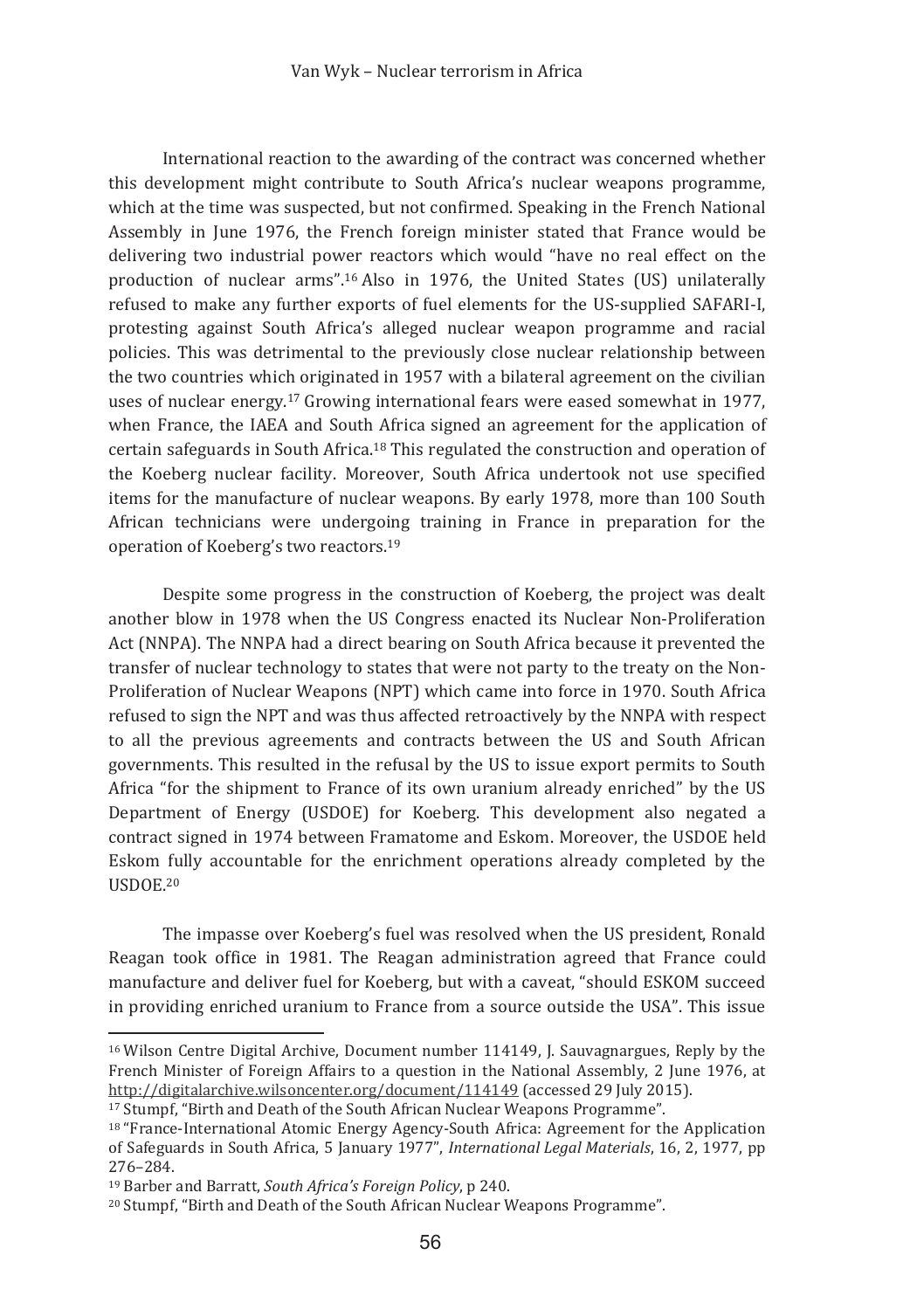was only resolved by 1984.<sup>21</sup> Framatome, however, announced in November 1981 that it would export almost 100 tonnes of low-enriched uranium to start up Koeberg. With this move, the US lost some of its bargaining power over South Africa. Furthermore, Eskom and Framatome were able to acquire additional fuel from Switzerland and Belgium.<sup>22</sup> A major US *volte face* followed in 1982, when the Reagan administration approved the export of dual-use nuclear related material to South Africa. Further US exports amounting to US\$50 million of technical and maintenance services for Koeberg followed in 1983.<sup>23</sup>

As international suspicion of South Africa's nuclear weapons programme increased, the construction of Koeberg and the country's suspected nuclear weapons programme also became a focus area of the liberation movement's actions against the South African government. In 1979, Abdul Minty, one of the ANC's staunchest antinuclear South African activists and one of the founder members of the Anti-Apartheid Movement (AAM) in the UK, established the World Campaign against Military and Nuclear Collaboration with South Africa.<sup>24</sup> It was also suspected at the time that Koeberg may have been related to the government's nuclear weapons programme by producing weapons-grade plutonium. Decades later, Abdul Minty, admitted that the ANC had "always believed that Koeberg and other civilian programmes [were] actually ... the base and the cover for a nuclear weapons programme".<sup>25</sup>

By 1980, the impact of South Africa's regional policy of destabilisation of pro-ANC states had resulted in major developments in the region, and was widely condemned. A study by the UN secretary general released in 1980 concluded that the NP's policy of apartheid posed the "greatest threat" to peace in southern Africa.<sup>26</sup> The report concluded by stating that:

the greatest threat to peace in the region stems from a racist regime's denial of basic rights to the overwhelming majority of the population and its willingness to use strong repressive means, both internally and externally, to preserve its interests and privileges.<sup>27</sup>

<sup>&</sup>lt;sup>21</sup> Stumpf, "Birth and Death of the South African Nuclear Weapons Programme".

<sup>&</sup>lt;sup>22</sup> A. van Wyk. "Sunset over Atomic Apartheid: United States-South African Nuclear Relations. 1981-83". Cold War History, 10, 1, 2010, p 56.

<sup>&</sup>lt;sup>23</sup> Van Wyk, "Sunset over Atomic Apartheid", pp 56-57.

<sup>&</sup>lt;sup>24</sup> E. Reddy, Anti-Apartheid Movement and the United Nations: Statements, Papers and Letters of Abdul S. Minty. Honorary Secretary of the British Anti-Apartheid Movement and Director of the World Campaian against Military and Nuclear Collaboration with South Africa (Sanchar Publishing House, New Delhi, 1994).

<sup>&</sup>lt;sup>25</sup> A. Minty, "The Nuclear Debate", Keynote address, to Environmental Monitoring Group (hereafter EMG) and the Western Cape ANC Science and Technology Group, Proceedings of a Conference on Nuclear Policy for a Democratic South Africa, Cape Town, 11 to 13 February 1994 (EMG. Cape Town, 1994), p 12.

<sup>&</sup>lt;sup>26</sup> United Nations (hereafter UN), A45/571, "South Africa's Nuclear-tipped Ballistic Missile Capability. A Report by the Secretary General", 1991, at http://www.un.org/ disarmament/HomePage/ODAPublications/DisarmamentStudySeries/PDF/SS-23.pdf (accessed 29 July 2015).

<sup>&</sup>lt;sup>27</sup> UN, "South Africa's Nuclear-tipped Ballistic Missile Capability".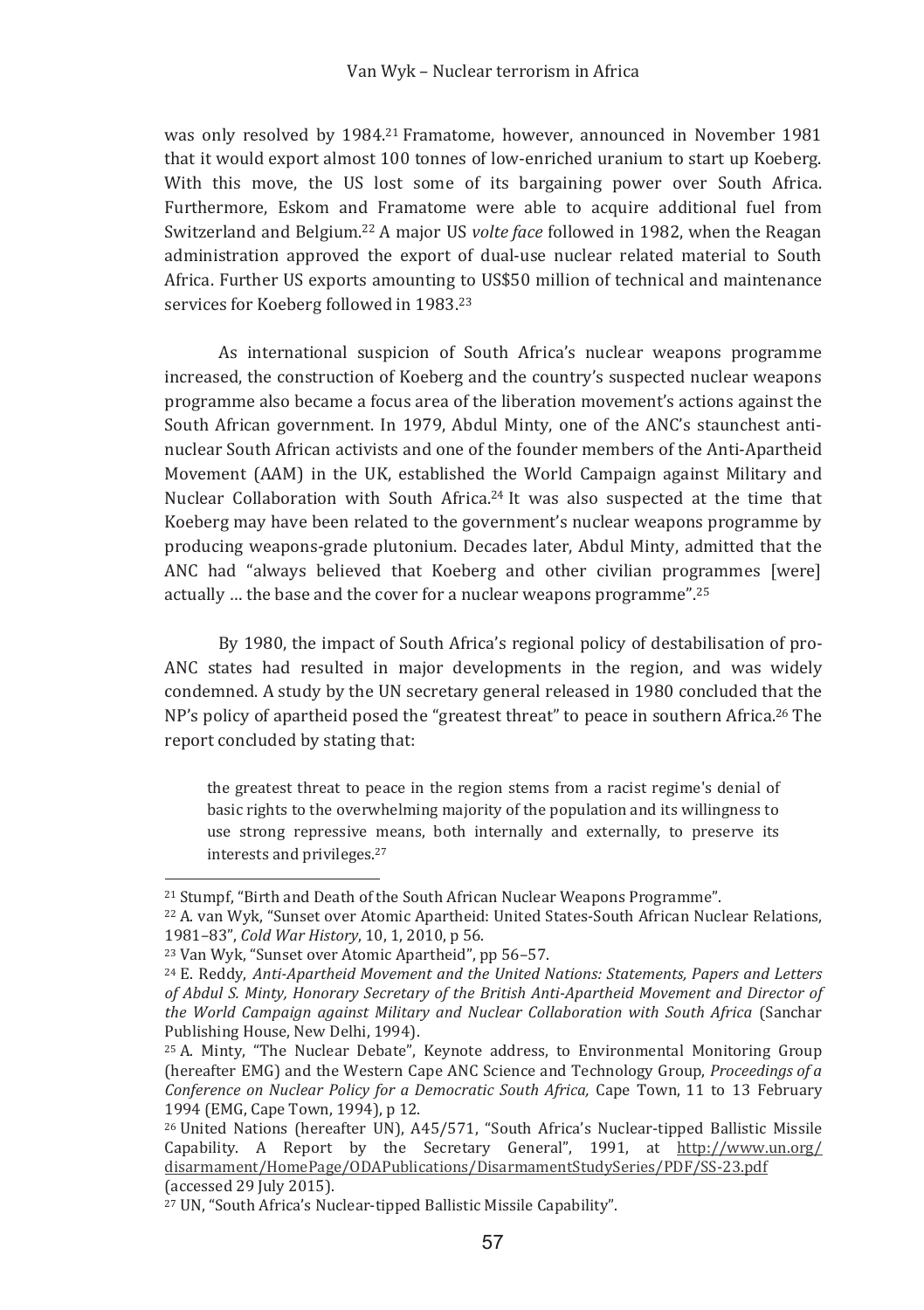The report also cited possible reasons for South Africa's nuclear weapons programme, namely that it was envisaged as:

... a deterrent or intimidatory instrument against neighbours; as an assertion of defiance and desperation (presumably a last resort device); and as a means of intimidating black South Africans and lessening the risk of internal unrest while boosting the morale of the beleaguered whites.

It went on to suggest that South Africa, "rather than deploy or openly test nuclear weapons ... might seek to follow and exploit a policy of ambiguity or latent proliferation".<sup>28</sup>

Thus, with an increased sense of insecurity, the NP government escalated its security in respect of its Border War, its cross-border attacks on ANC bases, and internal crackdowns of protest. This soon resulted in a reciprocal escalation from the liberation movements

## "A new level in the armed conflict"

Umkhonto we Sizwe (MK) was established on 16 December 1961, a date which coincided with one of Afrikaner nationalists' most revered dates, because 16 December, the Day of the Covenant, commemorated the Boer victory over the Zulus in 1838. From 1976 until 1978, MK members were trained by Cuban and Soviet instructors in Angola (more especially after Angola gained its independence from Portugal), and thereafter by ANC and MK instructors. MK operatives also attended specialised courses in Algeria, Bulgaria, Cuba, the German Democratic Republic (GDR). Hungary, the Soviet Union, and the former Yugoslavia.<sup>29</sup> It was, however, the  $\overline{\text{ANC's} }$  relations with the Soviet Union, the ANC's major arms supplier that was by far the most productive.<sup>30</sup>

Following the release of the ANC's Green Book mentioned earlier, the ANC's deployment of its armed wing gained new momentum. It was decided to resume MK's operations in South Africa. These so-called G5 Operations were orchestrated by Siphiwe Nyanda from 1978 onwards. A related development was the establishment of the 19-member MK Special Operations Unit (SOU), which was also called the Solomon Mahlangu Unit, in 1979.<sup>31</sup> Established by Oliver Tambo, the SOU Command included

<sup>28</sup> UN, "South Africa's Nuclear-tipped Ballistic Missile Capability".

<sup>&</sup>lt;sup>29</sup> T. Motumi, "Umkhonto we Sizwe: Structure, Training and Force Levels (1984 to 1994)",<br>*African* Defence Review. 18. 1994. available online at *African Defence Review,* 18, 1994, available online at <u>http://www.iss.co.za/pubs/asr/ADR18/Motumi.html</u> (accessed 25 March 2013).

<sup>&</sup>lt;sup>30</sup> I. Filatova and A. Davidson. The Hidden Thread. Russia and South Africa in the Soviet Era (Jonathan Ball Publishers, Cape Town, 2013), pp 298-339.

<sup>31</sup> The TRC refers to both the Solomon Mhlongo Unit and the Solomon Mahlangu Unit. See, for example. TRC. Amnesty Committee Decision AC/2001/003. 16 January 2000. at  $\frac{http://www.yustce.gov.za/trc/decisions/2001/ac21003.htm/}{$  (accessed 25 March 2013);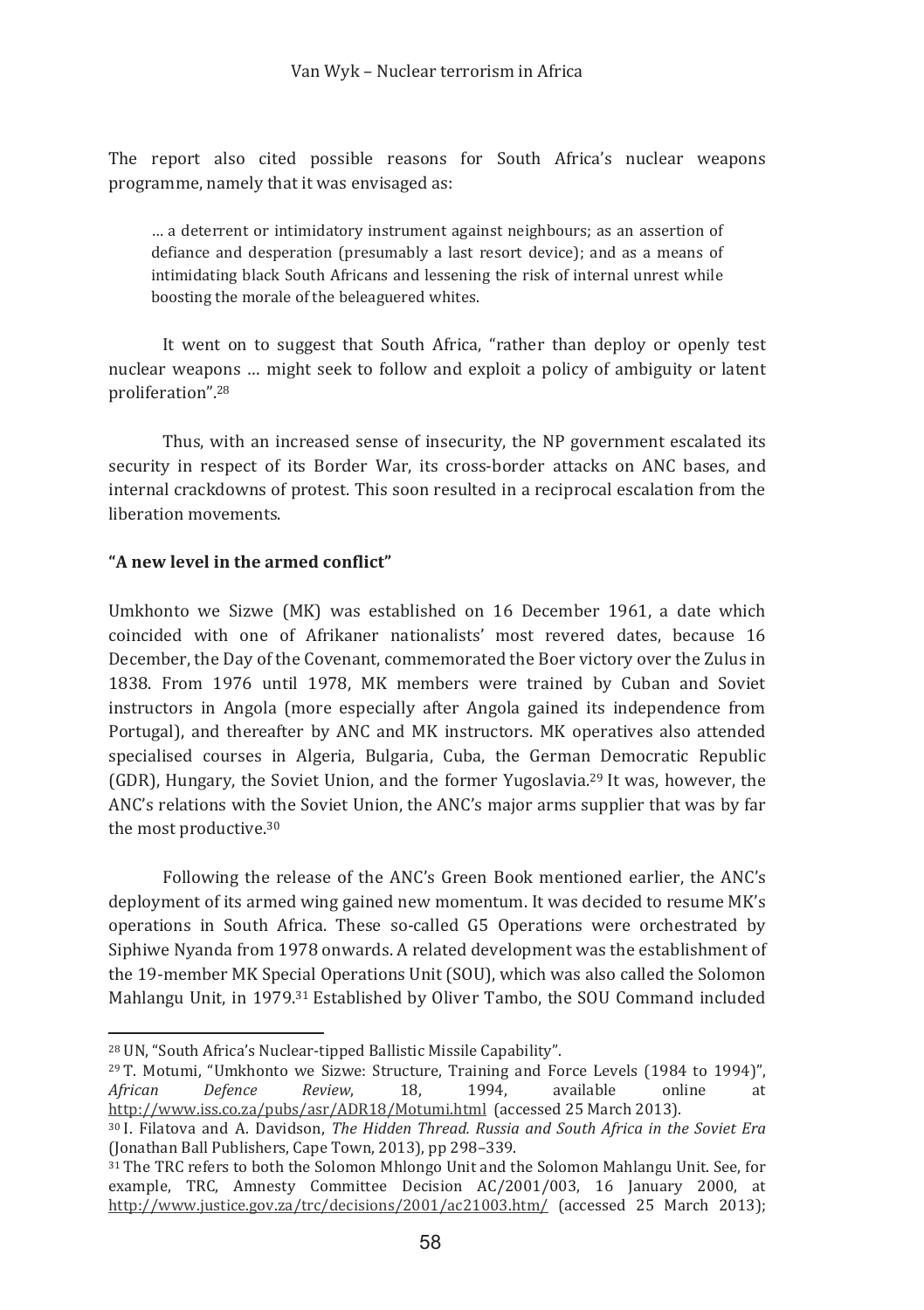Joe Slovo, Montso Mokgabudi and Aboobaker Ismail, With its own command structure, the SOU reported directly to the president of the ANC. Details of operations was highly classified and only the SOU Command had full knowledge of them. According to Ismail, the intention of the SOU was to attack "strategic targets of an economic and military designed nature to have maximum impact".<sup>32</sup> A new MK military headquarters was established in Lusaka, Zambia, and Slovo was appointed as the chief of staff of MK. In addition to these developments, changes in reporting were also instituted such as Special Operations Command reporting to military headquarters in Lusaka through Joe Slovo and no longer directly to Tambo, the president of the ANC. Moreover, the ANC established additional facilities in Angola. Mozambique and Tanzania.<sup>33</sup>

With approximately 60 members, the purpose of the SOU was to execute high impact attacks on economic and military targets in South Africa through small units consisting of 2 to 6 MK members. The establishment of the SOU resulted in an increase in sabotage incidents. It is estimated that between 150 and 160 attacks took place between 1976 and 1982.<sup>34</sup> These high profile targets were mentioned earlier and also included fuel and military targets such as the headquarters of the South African Air Force (SAAF) in 1983.<sup>35</sup> For the ANC these were "spectacular operations that would hit the economy hard".<sup>36</sup> Moreover, these attacks were regarded as evidence of a "new level in the armed conflict" between the South African government, and the ANC and its allies.<sup>37</sup>

In 1982, the MK SOU established the Dolphin Unit in Durban as a further internal unit to operate in South Africa. The members of the Dolphin Unit included Mohammed Iqbal Shaik and Mohammed Abdulhai Ismail. Both were recruited and trained by Aboobaker Ismail, the Dolphin Unit general commander, who had the freedom to identify targets and recruit members.<sup>38</sup>

With its new structures and chains of command. MK resumed its activities in South Africa. The sharp end of MK was, however, to receive an unexpected gift from an unexpected source: the South African national swordsman champion.

TRC. Amnesty Committee Application in Terms of Section 18 of the Promotion of National Unity and Reconciliation Act (Act No. 34 of 1995). See also TRC. Decision AC/2001/2422001. at http://www.justice.gov.za/trc/decisions%5C2001/ac21242.htm (accessed 28 May 2015).

<sup>&</sup>lt;sup>32</sup> A. Ismail, "The ANC's Special Operations Unit", The Thinker, 58, 2013, p 33.

<sup>&</sup>lt;sup>33</sup> Ismail, "The ANC's Special Operations Unit".

<sup>&</sup>lt;sup>34</sup> ANC. The ANC's Second Submission to the TRC; T. Lodge, "The African National Congress in South Africa, 1976-1983: Guerrilla War and Armed Propaganda", Journal of Contemporary African Studies, 3, 1, 1983/4, pp 153-154.

<sup>&</sup>lt;sup>35</sup> TRC, Amnesty Committee Decision AC/2001/003.

<sup>&</sup>lt;sup>36</sup> ANC, The ANC's Second Submission to the TRC.

<sup>&</sup>lt;sup>37</sup> Tambo, Opening Speech at the First Conference of the ANC, 5 July 1983.

<sup>&</sup>lt;sup>38</sup> TRC, Amnesty Committee Decision AC/2001/003.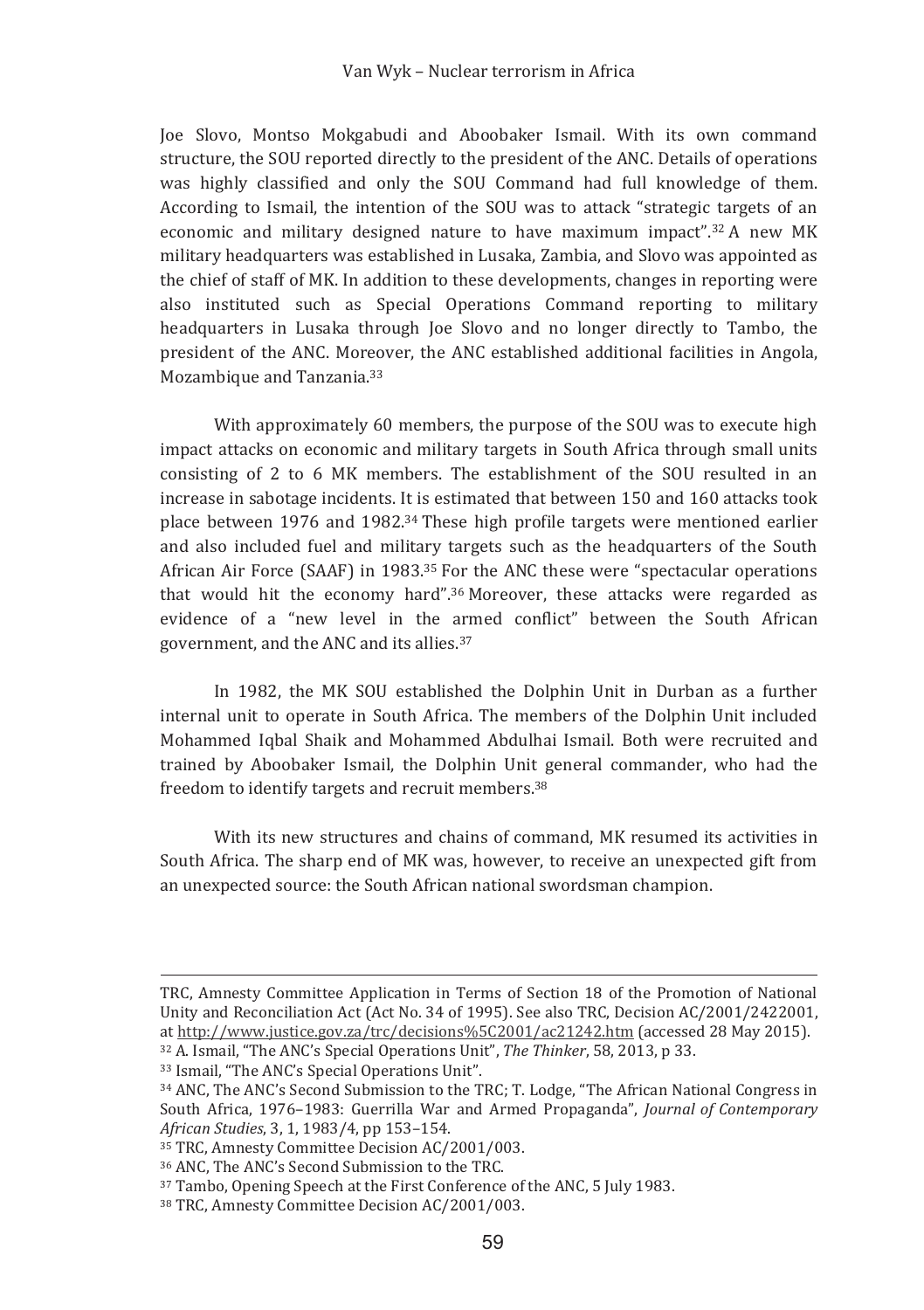### Wilkinson's sword

Rodney Wilkinson, a former South African national fencing champion dropped out of the University of Cape Town without completing his studies in Building Science and Politics. Despite his anti-nuclear sentiments. Wilkinson joined a commune close to where Koeberg was under construction. He soon found himself employed as a draftsman for one of the Koeberg contractors. By the time his girlfriend, speech therapist Heather Gray, convinced him to steal a set of Koeberg's building plans he had already been working at the site for 18 months.

Rodney Wilkinson was a very fortunate man - again. Without any background check whatsoever, Wilkinson was employed at the plant which was still under construction in 1978.<sup>39</sup> Had a background check been done on him at the time. Wilkinson's anti-nuclear sentiments and his history of military desertion from the SADF would have come to light. While serving as a corporal in the SADF during South Africa's invasion of Angola in the mid-1970s, along with 12 fellow servicemen, Wilkinson deserted, wrecking an armoured truck and ending up in hospital. Despite investigations into the incident, Wilkinson was never prosecuted by the SADF.<sup>40</sup>

Once Wilkinson had stolen the plans, the couple travelled to newlyindependent Zimbabwe to make contact with the ANC. Meeting with Mac Maharai. they explained the purpose of the meeting, namely to hand the plans over to the ANC for possible use in an attack.<sup>41</sup> Suspicious of infiltration by the South African security establishment, the ANC put Wilkinson through a vetting process. Then Maharaj presented the plans to the SOU commander. Joe Slovo. The stolen plans were also presented to Soviet and unspecified Western nuclear scientists who authenticated it.<sup>42</sup> Once the ANC had vetted Wilkinson and Gray's credentials and the plans, Wilkinson was asked - and he agreed - to carry out an attack on Koeberg. (The operation was code-named Operation Mac, after Mac Maharaj). Upon his return to South Africa, Wilkinson resumed his employment at the Koeberg construction site.<sup>43</sup>

The ANC assigned Ismail, the Dolphin Unit general commander, to lead Operation Mac and he duly met up with Wilkinson in Swaziland to plan the attack on Koeberg.<sup>44</sup> Ismail explains:

<sup>&</sup>lt;sup>39</sup> South African History Online (hereafter SAHO). "The Freedom Struggle in Cape Town". available at http://www.sahistory.org.za/cape-town/conflict-among-civicorganisations?page=2, (accessed 25 March 2013).

<sup>&</sup>lt;sup>40</sup> D. Beresford, Truth is a Strange Fruit: A Personal Journey through the Apartheid War (Jacana Media, Auckland Park, 2010), p 106.

<sup>&</sup>lt;sup>41</sup> A. Ismail, Interviewed by Padraig O' Malley, 21 February 2003, O' Malley Archives, at http://www.nelsonmandela.org/omalley/index.php/site/q/03ly03445/04ly03833/05ly038 91/06lv03900.htm, (accessed 15 March 2013).

<sup>&</sup>lt;sup>42</sup> Beresford, Truth is a Strange Fruit, p 103.

<sup>&</sup>lt;sup>43</sup> SAHO. "The Freedom Struggle in Cape Town".

<sup>&</sup>lt;sup>44</sup> Ismail, Interviewed by Padraig O' Malley, 21 February 2003.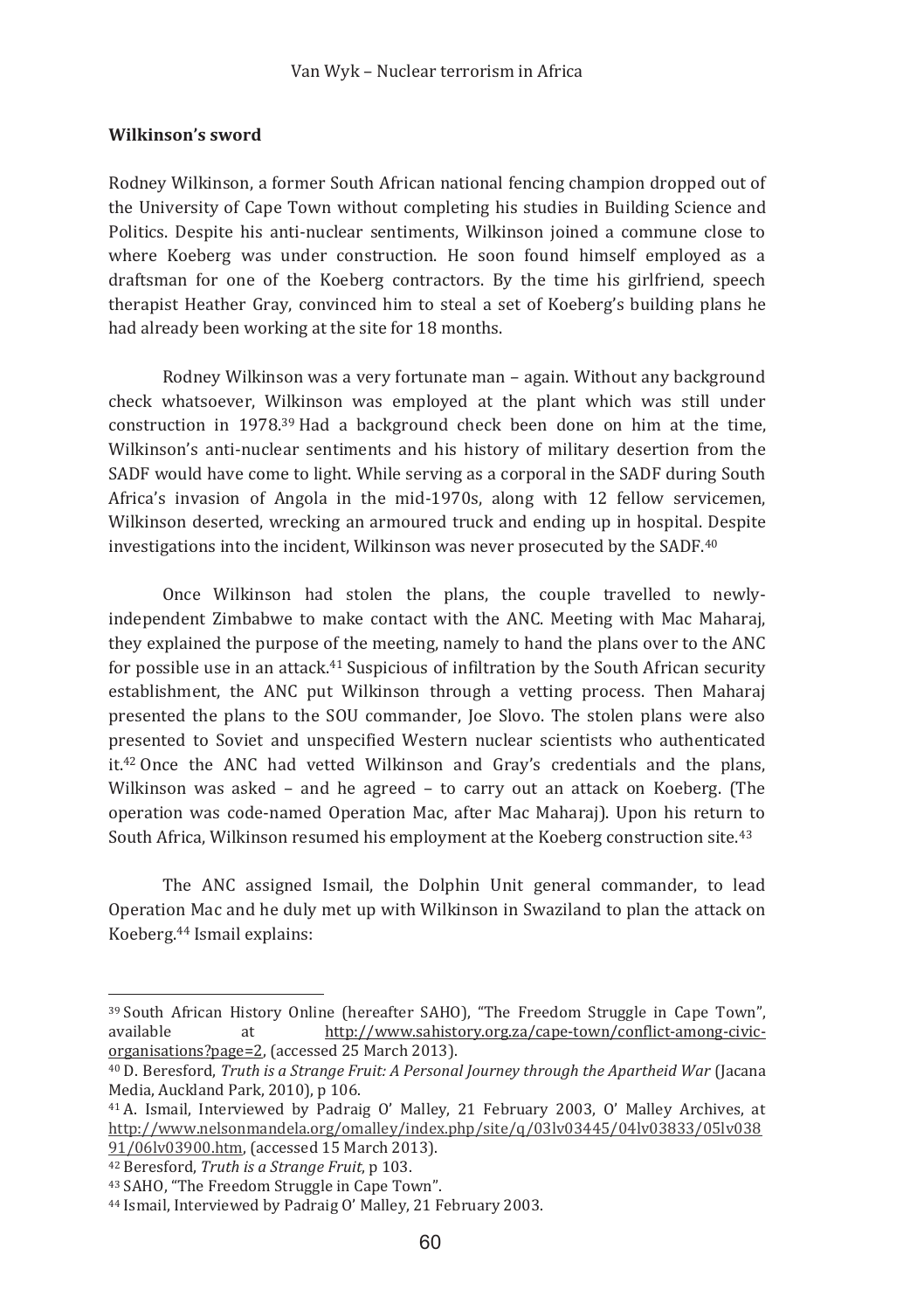My job in terms of dealing with that operation was to guide and direct Rodney in terms of what he should be able to take out which was to get him to describe to me, read the plans and things and then have discussions with him and say OK. let's see what kind of access we could get, which is what we were able to do quite well. In fact Rodney and I worked up to a very close working relationship there. He was able to tell me what he was doing and I would say to him, now try to do this, do that, do that, etc., and I would guide him through the process. Being on the inside of the plant he was able to get the equipment in and then carry out the operation.<sup>45</sup>

In preparation for the attack, Wilkinson visited Swaziland once a month under the pretence of a "dirty weekend" outside the borders of conservative South Africa.<sup>46</sup> Three possible targets were identified, namely the two reactor heads (the heart of the plant); a section of the containment building; and a concentration of electric cables under the main control room.<sup>47</sup> The choice of the 110 tonnes of steel reactor head was deliberate because it was to be used to control the nuclear reaction and maximise the propaganda effect.<sup>48</sup>

In the Karoo, an isolated part of the country, members of MK left various dead letter boxes containing four limpet mines for Wilkinson and his girlfriend to collect and take to Cape Town. The date for the attack was set for a day very symbolic for both black and white South Africans: 16 December (1982). For whites it was the Day of the Covenant commemorating the Battle of Blood River in 1838 which saw the Voortrekkers triumphing over Dingaan's Zulu "impis" (warriors). Blacks commemorated 16 December as MK Day, the day of the establishment of the ANC's armed wing.<sup>49</sup>

Despite meticulous planning, a series of events occurred almost derailing the operation. Several security-related incidents, raising concerns, occurred at Koeberg during the course of 1982. In May 1982, four men entered the security zone of the facility and attempted to break into a safe. A second incident occurred in July 1982 when a fire destroyed some electrical equipment. Prematurely, the ANC accepted responsibility for the fire because Operation Mac was already underway. However, this claim was dismissed by the management of the state-owned power facility. A third incident took place in August 1982 when two men entered the security zone and came within a few meters of the nuclear reactor before they were discovered and arrested.<sup>50</sup> While the ANC's activity in the Western Cape did indeed increase significantly in the early 1980s it remains questionable whether any of these security breaches were in fact related to ANC actions

<sup>&</sup>lt;sup>45</sup> Ismail. Interviewed by Padraig O' Malley, 21 February 2003.

<sup>46</sup> Beresford, Truth is a Strange Fruit, p 103.

<sup>&</sup>lt;sup>47</sup> SAHO, "The Freedom Struggle in Cape Town".

<sup>&</sup>lt;sup>48</sup> D. Beresford, "The Swordsman and the Bomb", Sunday Times, 29 August 2010, p 2.

<sup>&</sup>lt;sup>49</sup> Beresford, Truth is a Strange Fruit, p 104.

<sup>&</sup>lt;sup>50</sup> "Koeberg Aanval sy Werk: ANC", Die Burger, 20 December 1982, p 1.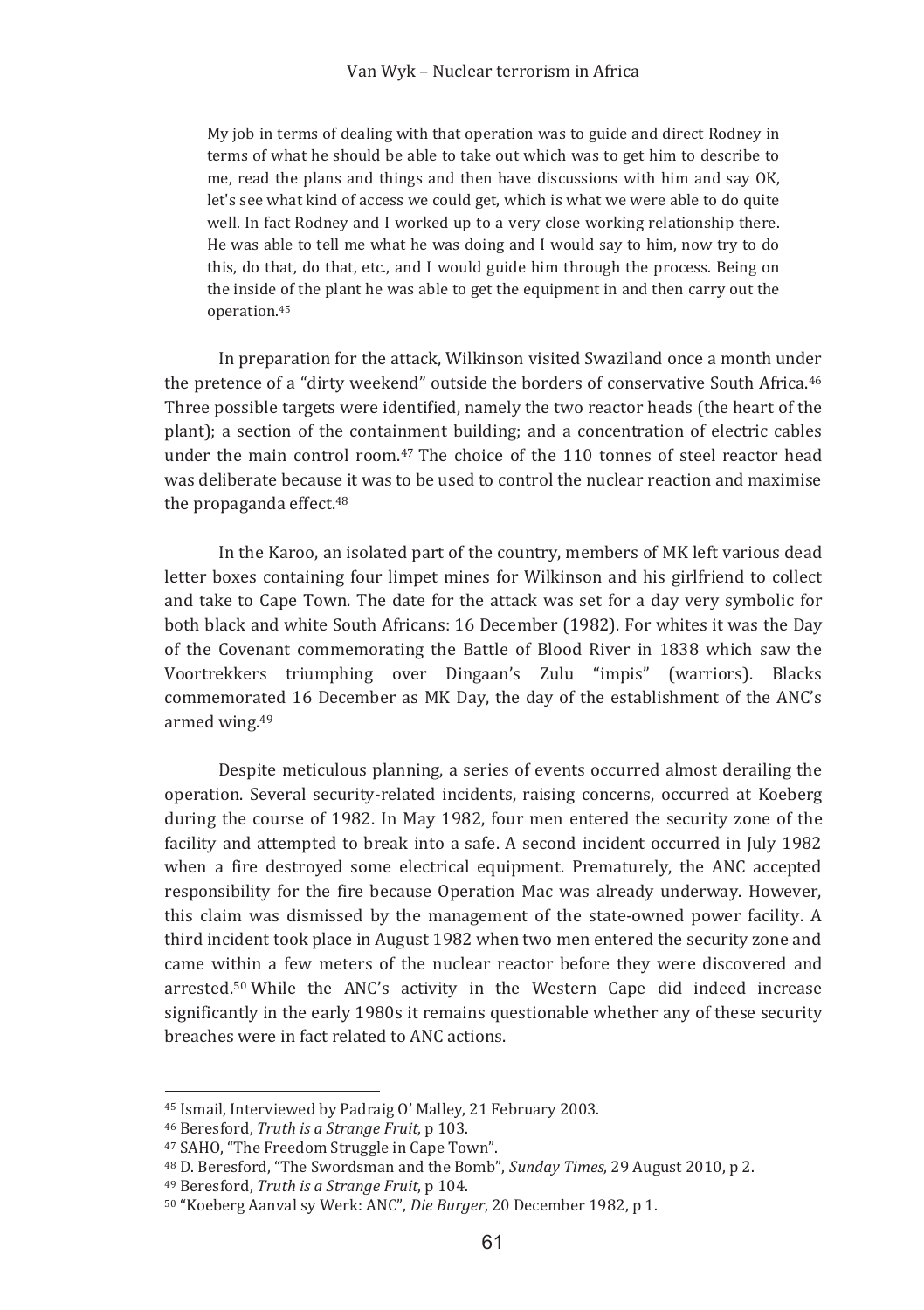In response to these breaches, security at Koeberg was tightened, However, once Wilkinson collected the dead letter box in the Karoo and returned to Cape Town, he smuggled the mines through the perimeter of the security fence at Koeberg, hiding them in his desk drawer before smuggling them into the main building. Wilkinson did not manage to install the mines on the targeted date of 16 December 1982, but only finished planting the bombs on 17 December. The fuses were set for a 24-hour delay to explode on 18 December when the plant would be deserted.<sup>51</sup>

Four explosions occurred in an approximately 24-hour period: 03:23; 08:40; 11:24 (on 18 December 1982), and 02:53 (on 19 December 1982).<sup>52</sup> Wilkinson had thus successfully penetrated Koeberg's security to plant four limpet mines on the two reactor heads at the power station, as well as at strategic points under the plant's control rooms.<sup>53</sup> By then. Wilkinson had skipped the country into Swaziland via Johannesburg. From Swaziland he went to Mozambique where he joined his girlfriend and met Oliver Tambo, "the two men crying [sic] in each other arms at their triumph".<sup>54</sup> After that, the young couple proceeded to Britain where they lived in  $\rho$ xil $\rho$ 

On 19 December 1982 the ANC accepted responsibility for the Koeberg explosions. In a statement issued in Dar es Salaam, the ANC stated that the attack was meant as a "salute to all our fallen heroes and imprisoned comrades, including those buried in Maseru", which referred to the 42 ANC members killed there in a South African Defence Force (SADF) raid on 8 December 1982.<sup>55</sup> A major propaganda victory for the ANC, the Koeberg attack raised urgent questions in white South Africa and abroad.

### **Reaction to the Koeberg bombing**

Nationally, questions were raised on why and how it was possible that an ANC attack could occur at a nuclear facility. The cabinet met for an urgent meeting with the State Security Council in Cape Town to discuss the explosions.<sup>56</sup> The minister of Minerals and Energy, Piet du Plessis explained that because Koeberg was still under construction it was very difficult to provide watertight security because there were approximately 5 000 people working on the construction site. As many as 450 of these were currently busy in the controlled and classified containment building of the reactor unit 1; while in reactor unit 2 there were 4 400 people working on the

<sup>54</sup> Beresford, "How we Blew up Koeberg".

<sup>&</sup>lt;sup>51</sup> SAHO, "The Freedom Struggle in Cape Town".

<sup>&</sup>lt;sup>52</sup> "Koeberg Aanval sy Werk: ANC", Die Burger, 20 December 1982, p 1.

<sup>53</sup> D. Beresford, "How we Blew up Koeberg (... and Escaped on a Bicycle)", Mail & Guardian, 15 December 1995, at http://mg.co.za/article/1995-12-15-how-we-blew-up-koeberg-andescaped-on-a-bicycle, (accessed 25 March 2013).

<sup>&</sup>lt;sup>55</sup> "Koeberg: SA's Ill-starred Nuclear Power Plant", *Independent Online*, 11 March 2006, at http://www.iol.co.za/news/politics/koeberg-sa-s-ill-starred-nuclear-power-plant-1.269096, (accessed 25 March 2013).

<sup>&</sup>lt;sup>56</sup> "Koeberg: Kabinet Dringend Byeen", Die Vaderland, 21 December 1982, p 1.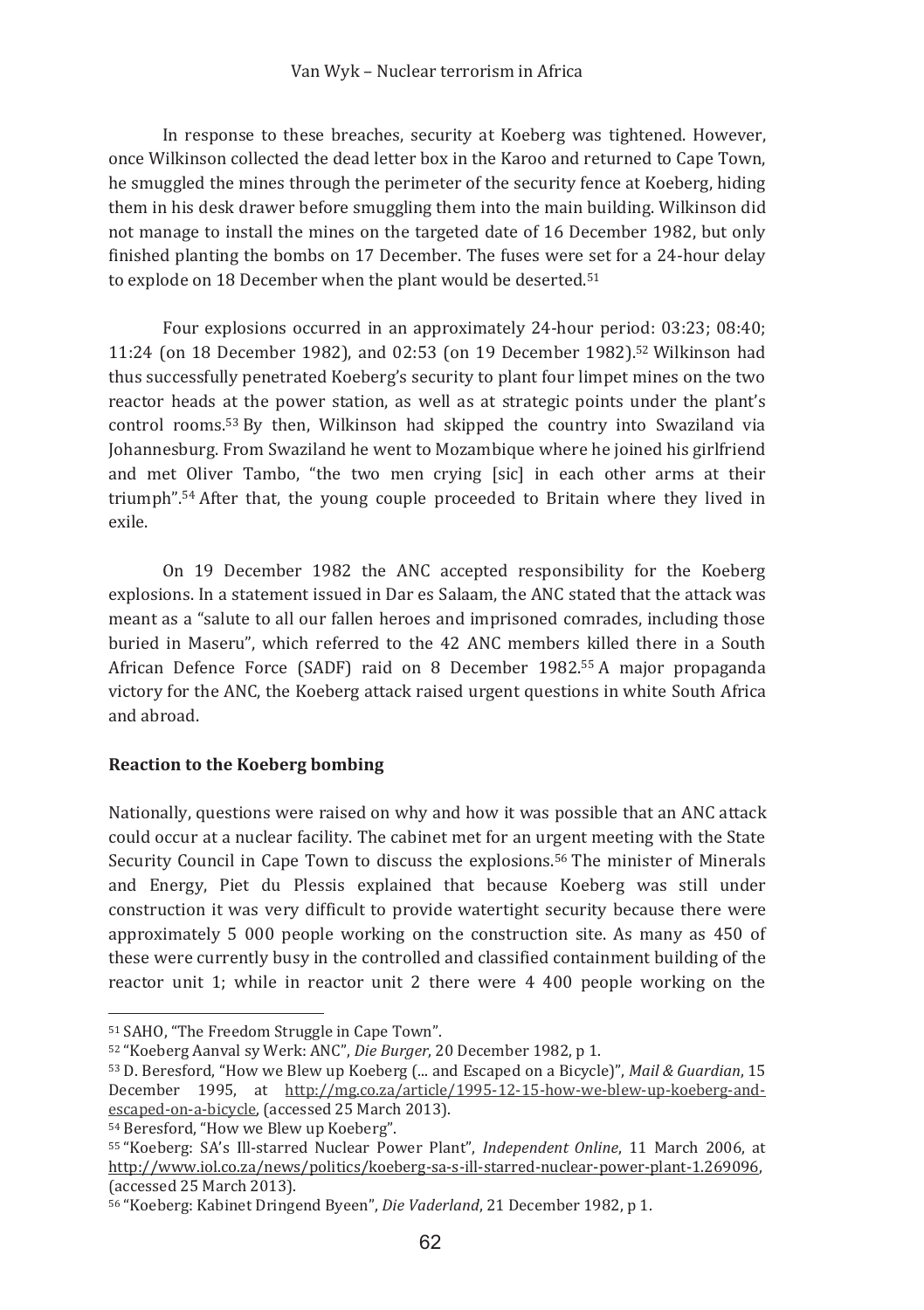containment building, which was not classified as a controlled area.<sup>57</sup> Du Plessis later announced that two of the four explosions had occurred in each of the two containment buildings and damaged electrical cables and other unspecified equipment. He went on to insist that there was "absolutely no danger of radio-active pollution".<sup>58</sup> Although enriched uranium to be used to fuel the power station had been stored on the site for a number of months prior to the explosions, it was beyond the reach of the bombs.<sup>59</sup> In the days following the explosions, the South African government confirmed that the bombings were being investigated. However, the opposition party in parliament called for an independent inquiry into the events.<sup>60</sup>

In addition to this, an editorial in the pro-government newspaper Die Transvaler observed: "Ons word maar so van tyd tot tyd deur die Sasols en Koebergs wakker aeskud. Maar of ons wakker aenoea is om waaksaam te bly, is hooas twyfelagtig".<sup>61</sup> The newspaper also called for a revision of the Total National Security Plan to prevent similar terror attacks.<sup>62</sup> The South African government responded, inter alia, with an escalation of its cross-border raids into neighbouring countries that were suspected of harbouring anti-government organisations.<sup>63</sup>

At the time, it was calculated that the bombing might delay the construction of the facility by as much as ten months and repairing the damage could well be ZAR450-500 million.<sup>64</sup> However, in 1999 it was reported that the attack had delayed construction by 18 months and the cost of repairs was almost ZAR500 million.<sup>65</sup> The identity of the bomber was only revealed in 1995. However, a former Eskom CEO, Ian McRae, stated that their investigations also showed a possible "link" to the German terror group, the Baader-Meinhof.<sup>66</sup> This link could not be confirmed.

<sup>&</sup>lt;sup>57</sup>. "Koeberg: Kabinet Dringend Byeen", Die Vaderland, 21 December 1982, p 1; "Ná Koeberg", Die Transvaler, 23 December 1982, p 6; "No Live Devices at Nuclear Plant", The Citizen, 10 February 1983, p 4.

<sup>&</sup>lt;sup>58</sup> "Damage to Koeberg not yet Assessed", *The Citizen*, 3 February 1983, p 4; "Koeberg May be Delaved". The Cape Times. 22 December 1982. p 1.

<sup>&</sup>lt;sup>59</sup> "Vertraging Kan Koeberg Miljoene Kos", *Die Burger*, 23 December 1982, p 1,

<sup>&</sup>lt;sup>60</sup> 'Koeberg May be Delayed', *The Cape Times*, 22 December 1982, p 1.

<sup>&</sup>lt;sup>61</sup> "From time to time we are awakened by incidents such as the Sasol and Koeberg attacks. However, it remains doubtful whether we are awake enough to remain vigilant". [Free translation from the original Afrikaans by the author. I: "Ná Koeberg", Die Transvaler, 23 December 1982, p 6.

<sup>&</sup>lt;sup>62</sup> "Ná Koeberg", Die Transvaler, 23 December 1982, p 6.

<sup>&</sup>lt;sup>63</sup> TRC, "The Former South African Government and its Security Forces", Volume 6, section 3, 220.  $\overline{1}$ . TRC.  $2003$ . 196. online chapter  $pp$ available  $\mathbf{a}$ + http://www.info.gov.za/otherdocs/2003/trc/3 1.pdf (accessed 6 May 2013).

<sup>&</sup>lt;sup>64</sup> "Vertraging Kan Koeberg Milioene Kos", *Die Burger*, 23 December 1982, p 1,

<sup>&</sup>lt;sup>65</sup> "Oud-Bok en sy Vrou Kry Amnestie vir Aanval op Koeberg", Beeld, 1 June 1999, p 4.

<sup>&</sup>lt;sup>66</sup> "Koeberg Marks 30 Years of Operations as SA Mulls New Nuclear Chapter", *Engineering* News. 4 April 2014. at http://www.polity.org.za/article/koeberg-marks-30-years-ofoperations-as-sa-mulls-new-nuclear-chapter-2014-04-04 (accessed 12 May 2014).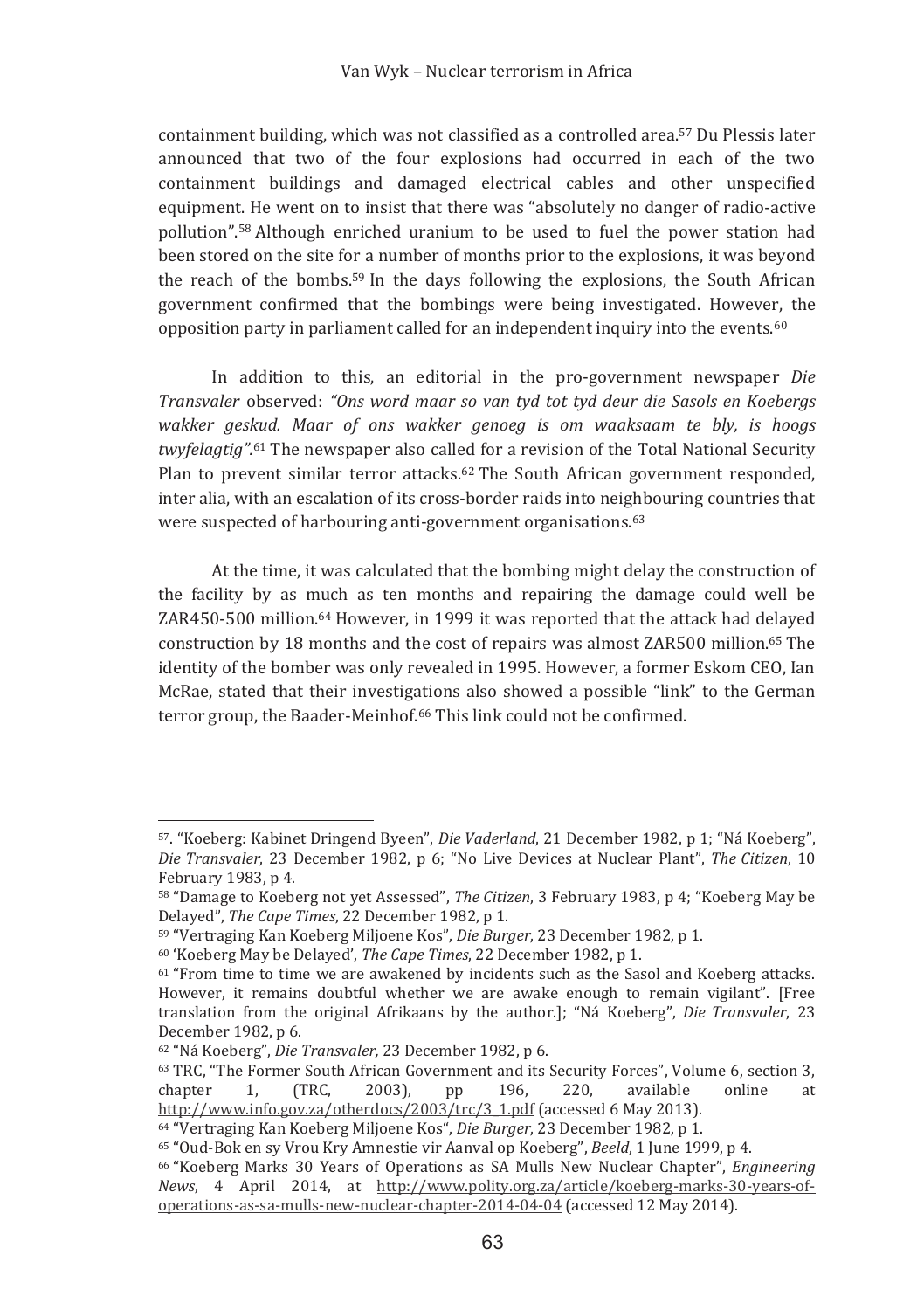### From Wilkinson's sword to Wilkinson's Bedford

Wilkinson and Gray married in Woodbridge, Suffolk, after the Koeberg bombing. They continued working for the ANC, albeit in a very different way. In 1986, a South African called Mannie Brown, an exiled member of the South African Communist Party (SACP) and an ANC supporter resident in the UK, registered Africa Hinterland, a UKbased safari company, as a front for MK.<sup>67</sup> Wilkinson, who knew Brown, suggested to him that the company's Bedford trucks be refitted and under the pretence of taking tourists from Europe and elsewhere on African safaris from Kenya to South Africa, be used to smuggle arms and ammunition for MK operations inside South Africa. Drivers were recruited from members of the UK and Dutch communist parties. For as little as about US\$150 500, travellers could enjoy a seven-week journey of 4 500km with Africa Hinterland 68

Following the unbanning of the ANC and the onset of early political negotiations in South Africa. Africa Hinterland moved its operations to Johannesburg. From here, trips to smuggle arms were made to the Okavango Delta in Botswana, through to Bulawayo in Zimbabwe, before returning to Johannesburg. Over a period of five years, these trucks made 40 trips and transported 40 tonnes of arms, including AK-47s, ammunition, hand grenades, limpet mines and trinitrotolue (TNT), hidden in secret compartments, to the underground ANC caches in South Africa. Mannie Brown's son, David, has since produced a documentary, "The Secret Safari" (2001), which tells the story of Africa Hinterland.<sup>69</sup>

In 1993. Africa Hinterland closed shop because constitutional negotiations between the ANC and the National Party were at an advanced stage. In April 1994, the ANC won the first democratic elections in South Africa and established a Government of National Unity (GNU) together with its former foe, the NP. A year later, the Mail  $\&$ Guardian newspaper revealed the identity of the Koeberg bomber.<sup>70</sup> After another two years, on 15 April 1996, the South African Truth and Reconciliation Commission (TRC) convened its first public meeting in an effort to uncover the country's past and promote reconciliation. However, it was only in 1999 that the TRC dealt with the Koeberg bombing.

### **Accounting for the bombing**

Established in terms of The Promotion of National Unity and Reconciliation Act, No 34 of 1995, the TRC was to provide "for the investigation and the establishment of as complete a picture as possible of the nature, causes and extent of gross violations of

<sup>&</sup>lt;sup>67</sup> Filatova and Davidson. The Hidden Thread, p 333.

<sup>&</sup>lt;sup>68</sup> "Tourism with a Twist". Time, 26 February 2001.

<sup>&</sup>lt;sup>69</sup> City of Johannesburg, Liliesleaf Takes Trip back to 1963", 29 April 2008, at http://www.joburgarchive.co.za/index.php?option=com\_content&task=view&id=2420&Item id=203, (accessed 13 May 2014).

<sup>&</sup>lt;sup>70</sup> Beresford, "How we Blew up Koeberg".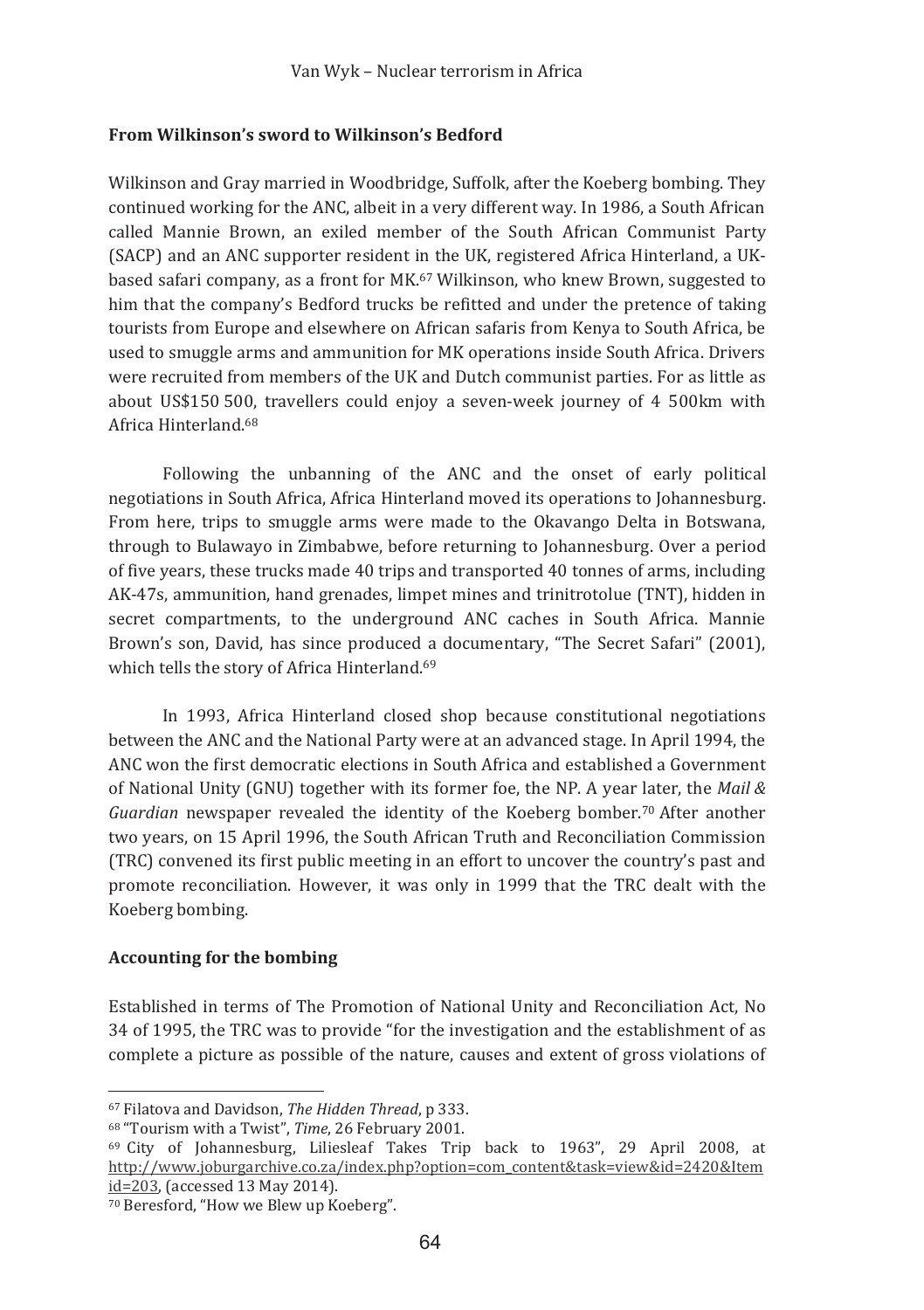human rights" committed from I March 1960 onwards. Furthermore, the act made provisions for the granting of amnesty to a person who made a "full disclosure of all the relevant facts relating to acts associated with a political objective committed in the course of the conflicts" in the country.<sup>71</sup>

In its second submission to the TRC, the ANC explained the operations of MK since its establishment in 1961. It stated that the organisation "had no choice but to resort to armed struggle" after it was banned by the government in 1960.<sup>72</sup> The ANC went on to disclose information on its chain of command, military training and the various phases of its liberation struggle. It also explained that its approach had changed by 1979 with tactics of increased guerrilla warfare and its so-called People's War when its Special Operations Unit (SOU) was established to orchestrate its operations in South Africa, which included the attack on Koeberg.<sup>73</sup> The Wilkinsons successfully applied for amnesty for the bombing of Koeberg, disclosing that four limpet mines were planted and detonated at the facility. According to the TRC, the couple were members of MK, "attached" to the SOU, and "ordered to damage" Koeberg that was "a key source of power" for the NP government.<sup>74</sup> However, they explained that Koeberg was not operational at the time of the bombing. According to the ANC:

Before the attack on Koeberg was approved, the ANC went to the trouble of emploving reliable nuclear experts in Europe to determine without any shadow of doubt that there would be no danger to civilians as a result of the explosions.<sup>75</sup>

For the TRC, "The proposed attack was part of the overall strategy of attacking apartheid and its installations and consequently the previous government".<sup>76</sup> Considering it a "successful act of sabotage", which "was clearly politically motivated", the TRC granted amnesty to the Wilkinsons on 31 May 199. $\%$  Similarly, the commander of the Dolphin Unit, Aboobaker Ismail, was granted amnesty for his part in ANC operations, but he did not apply for amnesty for the Koeberg attack.<sup>78</sup>

Other individuals who were never prosecuted or subpoenaed to appear before the TRC, were those involved in the government's nuclear weapons programme. This was not the case with the NP government's chemical and biological weapons

<sup>&</sup>lt;sup>71</sup> E. Doxtader and P. Salazar. Truth and Reconciliation in South Africa: the Fundamental *Documents* (David Philip, Cape Town, 2007), p 13.

<sup>&</sup>lt;sup>72</sup> ANC, The ANC's Second Submission to the TRC.

<sup>73</sup> ANC, The ANC's Second Submission to the TRC.

<sup>&</sup>lt;sup>74</sup> TRC, Koeberg Power Station Amnesty Decision, 31 May 1999.

<sup>&</sup>lt;sup>75</sup> Statement to the Truth and Reconciliation Commission, 1996, at <u>http://www.</u> <u>nelsonmandela.org/omalley/index.php/site/q/03lv02167/04lv02264/05lv02303/06lv0230</u> 4/07lv02305/08lv02312.htm (accessed 25 March 2013).

<sup>&</sup>lt;sup>76</sup> TRC, Koeberg Power Station Amnesty Decision, 31 May 1999.

<sup>&</sup>lt;sup>77</sup> TRC, Koeberg Power Station Amnesty decision, 31 May 1999.

<sup>&</sup>lt;sup>78</sup> TRC, Amnesty Committee Decision AC/2001/003.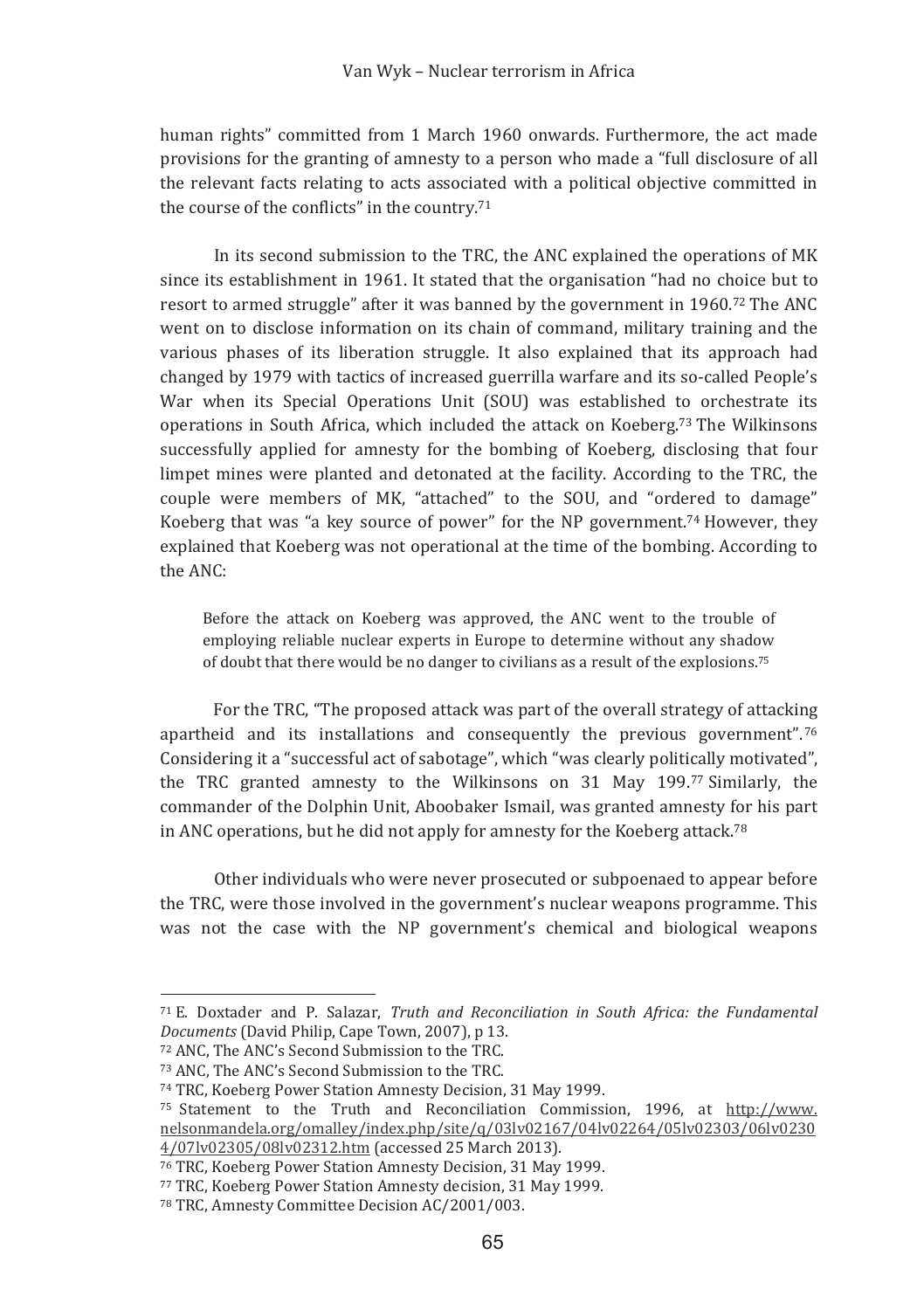programme (the so-called Project Coast).<sup>79</sup> It was also not the case in two other instances of pro-ANC and pro-Soviet Union nuclear espionage. Commander Dieter Gerhardt, the commander of the South African Naval Base at Simonstown, and his wife Ruth were arrested in 1983 and imprisoned for providing nuclear related documents to the Soviet Union.<sup>80</sup> Similarly, Cape Town academic Renfrew Christie was imprisoned from 1979 until 1986 for providing information to the ANC on the NP government's nuclear weapons programme at Koeberg and inside information on the Sasol facility.81

### Conclusion

The attack on Koeberg is an under-researched episode of South Africa's nuclear past. It is also an under-researched issue in the history of the liberation movements in South Africa. Therefore, this article attempted to make an initial contribution to uncovering this Cold War era event. It was one of the most spectacular acts of sabotage of one of Moscow's clients during the Cold War. For white South Africa, it confirmed its worst fears: the sharpness of the sword wielded by the liberation movements. Moreover, it confirmed the rationale for the country's nuclear deterrent strategy because the ANC's struggle escalated to new levels of violence against military, public and civilian targets. Furthermore, the Koeberg attack also confirmed the vulnerability of the country's nuclear programme following on the Gerhardt and Christie arrests.

The act also had symbolic value for the ANC, namely that the liberation movement was able to access high-security government facilities such as the nuclear power station and SADF headquarters. In addition, the attack had propaganda value because it indicated to the liberation movements and black South Africans that the ANC was making progress in its liberation struggle.

The attack also had an economic impact. Not only did it delay the completion of Koeberg until 1985, but it added a further financial burden on the shoulders of the NP government to restore the damage caused by the four explosions. It also meant that the country's energy security was compromised even further. South Africa's hydroelectric power supply from Cahora Basa in Mozambique at the time was clearly insecure and Pretoria was unsuccessful in its efforts to influence the pro-ANC government in Lesotho to construct hydroelectric schemes in the Maluti Mountains.

<sup>79</sup> H. Purkitt and S. Burgess, "South Africa's Biological and Chemical Weapons Programme: a Historical and International Perspective", Journal of Southern Africa Studies, 28, 2, 2002, pp 229-253.

<sup>&</sup>lt;sup>80</sup> R. Trahair and R. Miller, *Encyclopedia of Cold War Espionage, Spies, and Secret Operations* (Enigma Books, New York, 2012), pp 113-114.

 $81$  SAHO. Renfrew Leslie Christie, undated biography, at http://sahistory.org.za (accessed 5) June 2014).